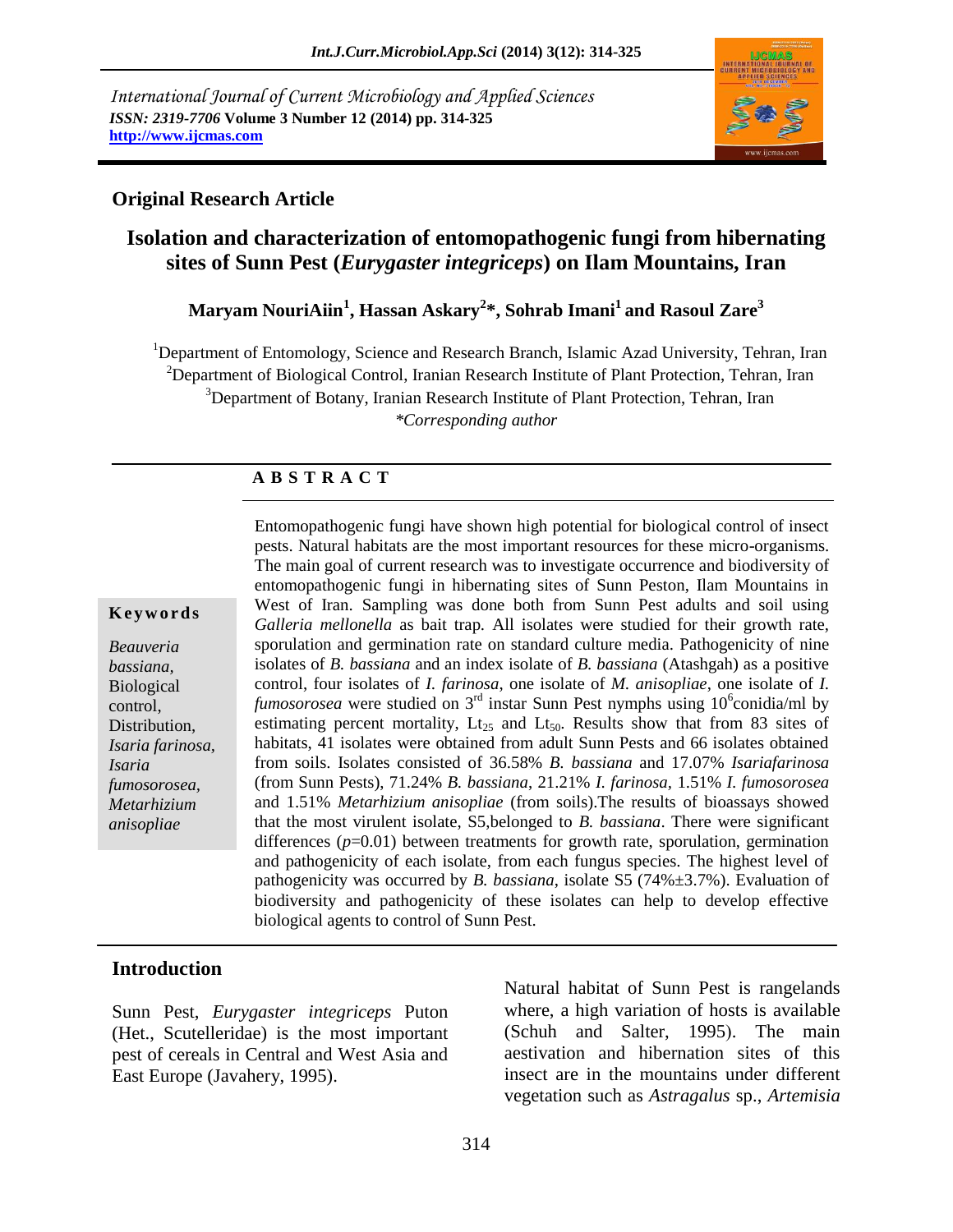sp., *Acantholimon bracteatum* (Girard) Boiss. (Plumbaginaceae), *Quercus* sp., *Amygdalus* sp. and *Crataegus aronia* (L.) Bosc *et* DC. *Eurygaster integriceps* attack cereals specially wheat by feeding on leaves, stems and grains, reducing yield and injecting a toxin into the grains which reduces the quality of flour, and substantially reduces baking quality of the dough (Hariri *et al.,* 2000). As little as 2–5% damaged grains can result in unacceptable dough. In the absence of control measures, infestations can lead to 100% crop loss (Javahery, 1995). During spring and early summer, this pest spends annually approximately two and half to three months feeding on wheat and barley in the fields and then migrates to the foot hills of mountains for the rest of the year which is called overwintering period (Brown, 1965). *E. integriceps* are migratory, implying that they can even survive or hibernate in high altitudes and harsh wintering regions. Sunn Pest spends a dormant period of some 9 months at overwintering sites, hidden in some plants (e.g. *Acantholimon acerosum* (Willd.) and after hibernation adult feed, mate and lay eggs on cereal leaves and weeds (Amir**-**Maafi *et al.,* 2007).

Control of Sunn Pest is mainly based on chemical control which is widely used in countries with *E. integriceps* outbreaks. In total, approximately seven million hectares are treated chemically in affected regions each year (Popov, 1996). Use of chemical insecticides for control has caused the extinction of many beneficial insects, as well as poisoning waters, birds and reptiles that feed on poisoned insects, causing even more harm to humans and wildlife and resistance to the insecticides (Javahery, 2004). Entomopathogenic fungus has demonstrated good potential as biological agent to control insect sucking such Sunn Pest, when other biological agents do not,

i.e. during diapause (El-Bouhssini *et al.,* 2004). Parker *et al.* (2000, 2003) collected entomopathogenic fungi of Sunn Pest from some parts of Syria, Turkey, Iran, Uzbekistan, Kazakhstan, Kyrgyz Republic and Russia. The most common species was *Beauveria bassiana* between other species such as *Verticillium* and *Paecilomyces*. Skinner *et al.* (2007) obtained more than 220 isolates of fungi from soil of hibernating sites of Sunn Pest in Russia, East and central part of Asia. Kazemi Yazdi *et al.* (2011) isolated more than 100 strains of fungi from overwintering sites of Sunn Pest. Soil is the main source and natural habitat for entomopathogenic fungi. Studies of Sun and Liu (2008) showed that from 425 soil specimens, six species of insect fungi were collected by Galleria bait method (GBM) among which the most important species were *Paeciloamyces farinosus* (19/6%), *B. bassiana* (14%), *M. anisopliae* var. *anisopliae* (10/6%), opportunistic pathogens (21%) and secondary colonizers (19%).

Iran is a vast country with high variation in geographical and ecological indices such as temperature, altitude, cover plants and etc. These factors lead to a rich fungal diversity.

The main aim of the current investigation was to extend our knowledge on the occurrence of entomopathogenic fungi infecting Sunn Pests in hibernating and aestivating sites. Ilam (WIran) with its interesting plantation including oak, *Astragalus* spp. and *Amygdalus* spp. was particularly selected for this research as a case study.

# **Materials and methods**

**Insect and soil collection:** Sunn Pest adults apparently attacked by fungi, were collected from overwintering sites under the litter around oak trees, *Astragalus* spp. and other major plant species from Ilam (W Iran), at different time periods in late winter and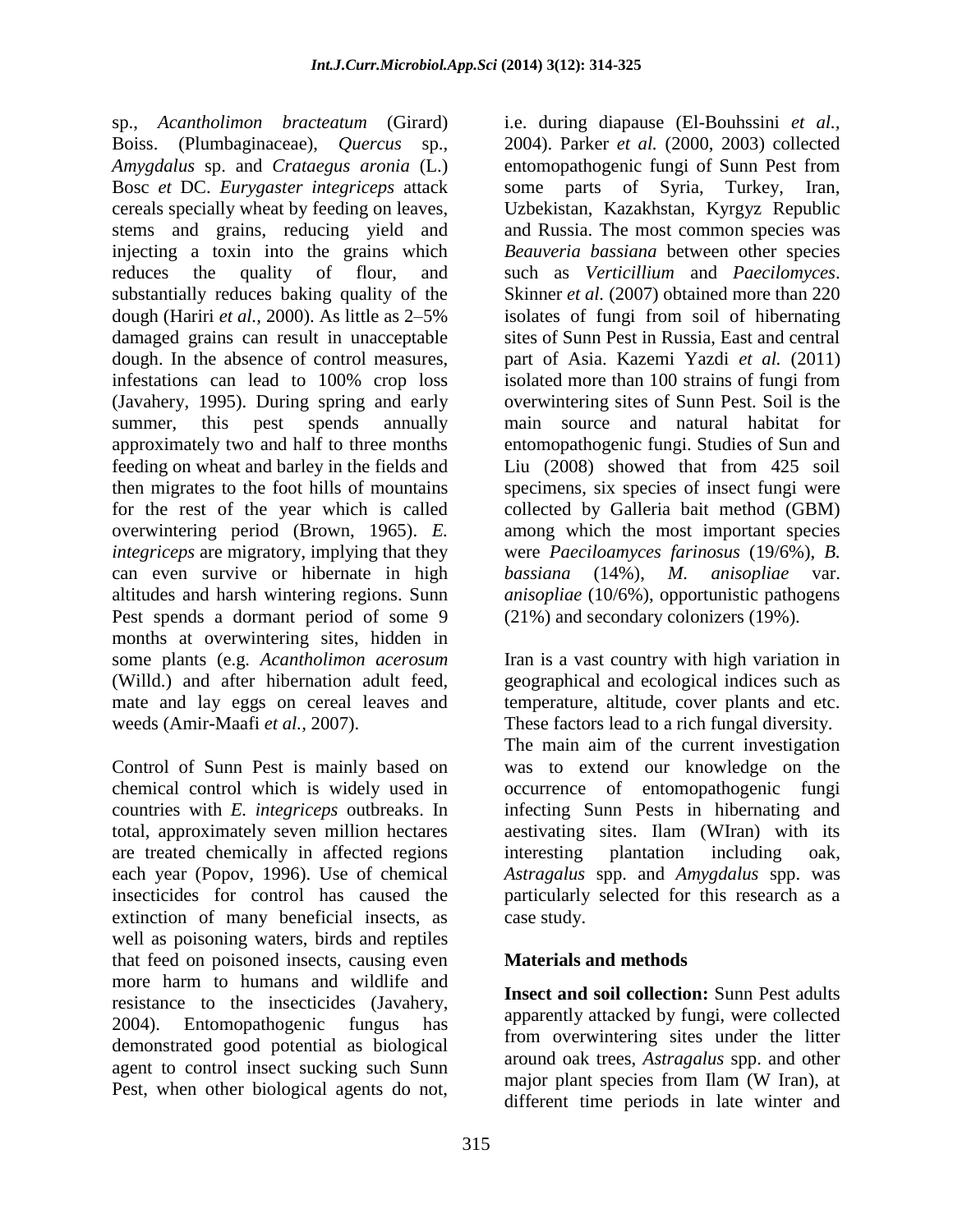spring (January and March, 2012). Eightythree sites from four main regions were sampled (1–5 sites/region). Collected insects were transferred to the laboratory in clean vials for isolation of fungi.

Soil samples were also collected from different mountains of Ilam where Sunn Pest hibernates. The samples were placed into plastic bags and stored at 4–8°C. Eightythree soil samples were collected from 83 sites of plant covering in mountains (Table 1).

# **Isolation and identification of fungi**

Surface of dead insects were sterilized by 2% sodium hypochlorite solution for 3 minutes, rinsed in sterile distilled water, then dried using sterile filter paper. Sunn Pest cadavers or their particles were placed on potato dextrose agar (PDA medium was prepared following the manufacturer's instruction and the time required for the solidification of PDA also noted) or sterile filter paper in Petri dishes and incubated at  $25 \pm 1$ °C. After emergence of fungal hyphae and sporulation, they were subcultured by transferring onto a new PDA plate and incubated at 25°C.

Insect-associated fungi were isolated from soil samples by using 'Galleria bait method' (Zimmermann, 1986). The wax moth larvae, *Galleria mellonella* L., were reared continuously in constant darkness at 28°C. The third or fourth instar larvae (approximately 30 days after hatching) were used as baits. Five larvae were placed on the soil samples in each tube and covered with a lid and incubated at  $25 \pm 1$ °C for two weeks. The larvae were examined on days 7 and 14 days after inoculation. Surface of dead larvae were sterilized by 3% sodium hypochlorite for 3 min and then rinsed twice with sterile distilled water. After removing free water of the larvae surface, they were

placed onto PDA plates. The fungi were identified using morphological characteristics of reproductive structures with the aid relevant taxonomic literature (De Hoog, 1972; Samson *et al.,* 1988).

**Colony growth and sporulation rate of isolates:** Seven-day-old cultures on PDA plates were used for colony growth rate. At the end of day 7, 5mm agar disc containing mycelium was placed in the middle of fresh PDA plates (in 3 replicates) and incubated at  $22\pm1$ °C. Radial growth was measured every two days until day 15. Seven-day-old cultures of each fungal isolates on PDA plates were used for spore counting.  $15 \text{ mm}^2$ PDA discs containing fungal hyphae and conidia were taken (using a cork-borer) and then suspended in 10 ml of distilled water containing 0.05% (v/v) Tween 80. Spore concentration was determined using a Neubauer Haemocytometer.

**Conidial Germination rate:** Conidial germination rate was determined by plating a 10 µl low concentration of each fungus isolates on PDA plates in 3 replicates. Conidial suspension was spread on the PDA medium and then incubated at  $22 \pm 1$ °C. Germination was assessed only at 24 h by taking 3 samples of the culture media, followed by counting 100 spores. Conidial germination was considered when the length of the germ tube was longer than half size of conidium length.

**Pathogenicity test:** Colony of Sunn Pest was mass reared in the laboratories of Biological Control Department of IRIPP. The initial colony of Sunn Pest was derived from Pakdasht (South of Alborz Mountains) where Sunn Pesthibernates annually. Adults and nymphs reared on wheat seed germ under optimal condition. In all experiments third nymphal instar of Sunn Pest were used for the bioassays. Sixteen isolates (nine of *B. bassiana*, four of *I. farinosa*, one of *M.*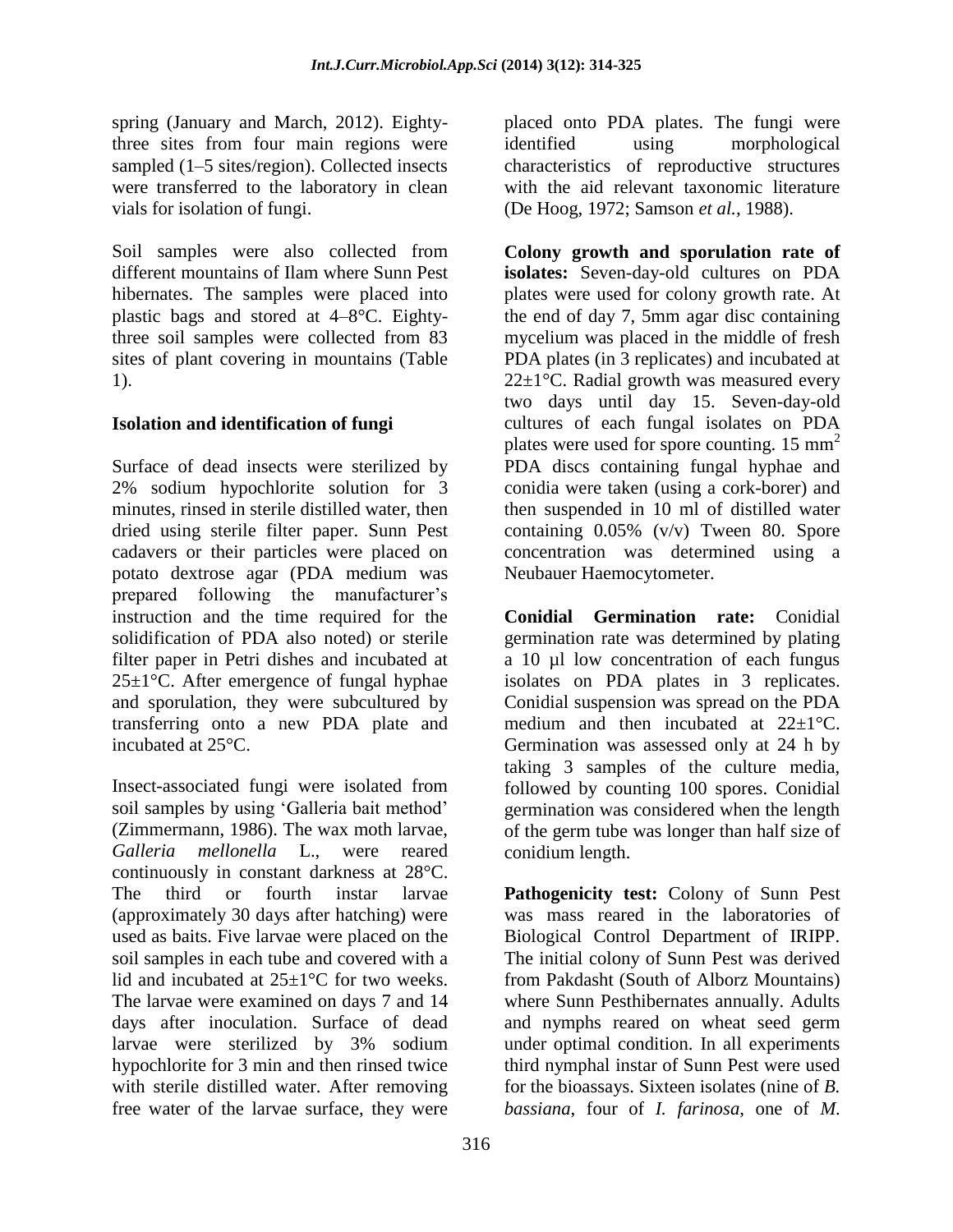*anisopliae*, one of *I. fumosorosea*) were selected based on growth characteristics and origin of each isolates for pathogenicity test. Conidia were harvested from 3-week-old cultures and suspended in 20 ml sterile distilled water containing Tween 80 (0.01% v/v) adjusting to  $1\times10^6$  spores ml<sup>-1</sup>. The viability of conidia was determined by spread-plating 0.1 ml of conidial suspension after 20 h.

Thirty of 3<sup>rd</sup>nymphal instars of Sunn Pest were immersed in conidial concentration of each isolate for 5 seconds. Controls were sterile distilled water containing Tween 80 (0.01% v/v) as a negative control and an index isolate of *B. bassiana* (Atashgah) as a positive control. Each treatment consisted of three replicates.

Treated third nymphal instars were maintained in growth chamber ( $22\pm1\degree$ C, RH  $85±5$  %) and 16:8 (L:D). Daily mortality rates were measured over two weeks by macroscopic observation of specimens and their reflex to hair brush.

**Statistical analyses:** Cumulative mortality was corrected for natural mortality using Abbott's formula (Abbott, 1925). Data were analyzed using a one-way analysis of variance (ANOVA Proc. mixed; [SAS, \(Ver.](http://www.ncbi.nlm.nih.gov/pmc/articles/PMC1615244/#i1536-2442-5-37-1-sas1)  [9.2\)](http://www.ncbi.nlm.nih.gov/pmc/articles/PMC1615244/#i1536-2442-5-37-1-sas1). In all tests,  $p<0.05$  was considered significant.  $LT_{50}$  were estimated by Life Test software (SAS, Ver. 9.2). Excel software was used to draw graphs.

#### **Results and Discussion**

**Isolation and identification of fungi:**  Based on our observations, the most abundant Sunn Pest distribution sites were under oak trees, *Astragalus* sp., *Artemisia* sp. and *Acantholimon bracteatum*. For this reason, the most infected cadavers of Sunn Pest to fungi were also obtained from these habitats.

Incubation of dead Sunn Pest adults in humid condition revealed that infection to entomopathogenic fungi occur naturally in hibernating sites. All fungal isolates were single-spored and identified using relevant literature and were deposited at the Iranian Fungal Culture Collection (IRIPP), Tehran. We sampled from 83 overwintering sites distributed over a range of climatic and geographical areas. One hundred and seven fungal isolates were obtained from Sunn Pest cadavers and soils (41 from Sunn Pest and 66 from soil of overwintering sites). Fungal infection in Sunn Pest cadavers (from 83 sites) were 34.93% among which *Beauveria bassiana* (36.58%) and *Isaria farinose* (17.7%) were the most frequent. The other 46.34% included *Aspergillus niger* [Tiegh.](http://www.catalogueoflife.org/col/details/species/id/17394119) *Fusarium* sp*., Trichoderma* sp*., [Trichoderma](http://www.catalogueoflife.org/col/details/species/id/17437837) harzianum* Rifai*, [Aspergillus](http://www.catalogueoflife.org/col/details/species/id/17355701) [fumigatus](http://www.catalogueoflife.org/col/details/species/id/17355701)* Fresen.*, [Aspergillus](http://www.catalogueoflife.org/col/details/species/id/17332476) melleus* [Yukawa](http://www.catalogueoflife.org/col/details/species/id/17332476) (46.34%). The most important entomopathogenic fungi isolated from soils were *B. bassiana* (71.24%), *I. farinosa*  (21.21%), *M. anisopliae* (1.51%), *Isaria [fumosorosea](http://www.catalogueoflife.org/col/details/species/id/17338895)* [Wize](http://www.catalogueoflife.org/col/details/species/id/17338895) (1.51%) and the other4.53% were*T. harizanum*, *[A.flavus](http://www.catalogueoflife.org/col/details/species/id/17354773)* [Link a](http://www.catalogueoflife.org/col/details/species/id/17354773)nd *Fusarium [sambucinum](http://www.catalogueoflife.org/col/details/species/id/17355591/synonym/17330769)* Fuckel. In general, *B. bassiana* and *I. farinosa* were the most abundant fungi in all sites and samples (57.94% and 19.62%, respectively). Based on the regional distribution, two entomopathogenic species (*B. bassiana* and *I. farinosa*) were obtained from soils of each four regions and these were the most abundant species in regions, localities, sites and oak forest soil (Tables 1, 2 and 3).

#### **Conidial germination, sporulation and colony growth rate of isolates**

*Beauveria bassiana***:** Conidial germination was observed for all isolates of *B. bassiana*. Germination rate was significantly different  $(F = 13.5; df = 37,113; P-value = 0.0001)$ between *B. bassiana* isolates. Isolate S11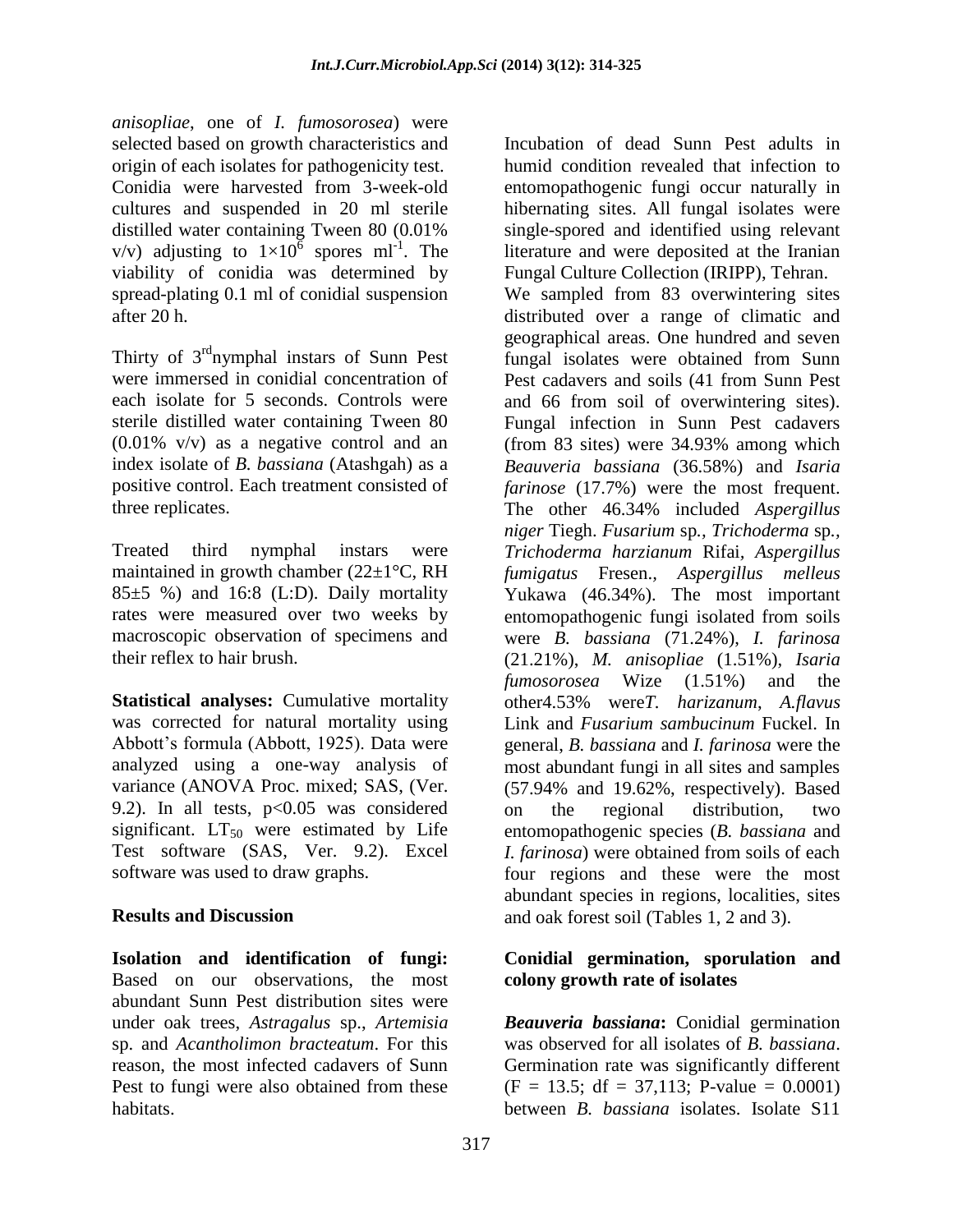and S9 had the highest and lowest germination rates, respectively.

Sporulation rate of *B. bassiana* isolates showed a significant difference between each treatment (F = 18.07; df = 37,113; Pvalue  $= 0.0001$ ). Isolates I12 and S9 had the highest and lowest sporulation rates, respectively (Table 4).

Mycelial growth rates were also significantly different between *B. bassiana*  isolates (F = 4.9; df = 37,113; P-value = 0.0001). Isolates I1 and S7 had the highest and lowest rate of mycelial growth rate, respectively (Table 4).

*Isaria farinosa***:** Conidial germination was observed for all *Isaria farinosa* isolates. Germination rates were significantly different (F = 20.16; df = 11, 35; P-value = 0.0001) between *I. farinosa* isolates. IsolateS12had the highest and isolates I9, I16, S14 had the lowest germination rates (Table 5). There was significant difference between sporulation rate of *I. farinosa* isolates (F = 16.35; df = 11, 35; P-value = 0.0001). Isolate SI8 and S14 had the highest rate of sporulation (Table 5). There was also significant difference between growth rates of *I. farinosa* isolates  $(F = 25.43; df =$ 37,113; P-value = 0.0001). Isolates I8, I9, I4had the highest and S12had the lowest rate of growth rates (Table 5).

*Metarhizium anisopliae*: The means of sporulation rates, conidial germination and colony radial growth rate were estimated for *M. anisopliae* isolate 4.1±0.15  $(\times 10^9$ conidia/ml.),  $82.81\% \pm 1.36\%$  and 2.9±0.05cm, respectively.

*Isaria [fumosorosea](http://www.catalogueoflife.org/col/details/species/id/17338895)***:** The means of sporulation rates, conidial germination and colony radial growth rate were estimated for *I. [fumosorosea](http://www.catalogueoflife.org/col/details/species/id/17338895)* isolate 2.3±0.15  $(\times 10^9$ conidia/ml.).  $89.62\% \pm 0.65\%$  and

 $2.4\pm0.05$  cm, respectively.

### **Pathogenicity test**

*Beauveria bassiana***:** Mortality rate of 3<sup>th</sup>nymphal instar of Sunn Pest by selected isolates of *B. bassiana* (10<sup>6</sup>conidia/ml.) were different from 74.07±3.7% (maximum rate) to  $25.9\pm3.7$  (minimum rate) for S5 and I11 isolates, respectively. Whereas, moderate mortality rate belonged to control isolate, S4 (Atashgah) with  $40.7\pm3.7\%$  (Table 6).

The estimated  $Lt_{25}$  values varied from 6 to 12 days by concentration10 $^6$ conidia/ml for selected *B. bassiana* isolates (Table 6). The minimum and maximum  $Lt_{25}$  belonged to isolates S5 with  $6(4-7)$  and S8  $6(2-8)$  and S16 with 12  $(7<sup>-*</sup>)$  and I5 12  $(7 = *)$ , respectively. Between selected isolates of *B. bassiana*, S5 was more virulent to Sunn Pest nymphs with estimated  $8(7-9)$  days for Lt<sub>50</sub>. Estimated  $Lt_{25}$  and  $Lt_{50}$  for isolate S4 (Atashgah) were 7 (3-10) and  $*(8-*)$  days, respectively (Table 6).

*Isaria farinosa***:** Mortality due to *I. farinosa* isolates on  $3<sup>th</sup>$  instar nymphal stage of Sunn Pest varied between  $25.9 \pm 3.7$  % to 37.03±7.4%. However, there was no difference between treatments ( $F_{11,3} = 0.74$ ; P-value =  $0.55$ ) (Table 7).

The minimum and maximum  $Lt_{25}$  were 8 (3– 11) and 11 (7-\*) days belonged to isolates I3, and I9 and I13, respectively (Table 7). Lt<sup>50</sup> was in calculatable for all of *I. farinosa*  isolates.

*Metarhizium anisopliae, Isaria fumosorosea***:** Mortality rate was 40.74±3.7% for *M. anisopliae* and 44.44±6.41% for *I. fumosorosea* isolates. Estimated Lt<sub>25</sub> was 8  $(4-12)$  days for *M*. *anisopliae* and 7 (4–12) days for *I. fumosorosea* (Table 8).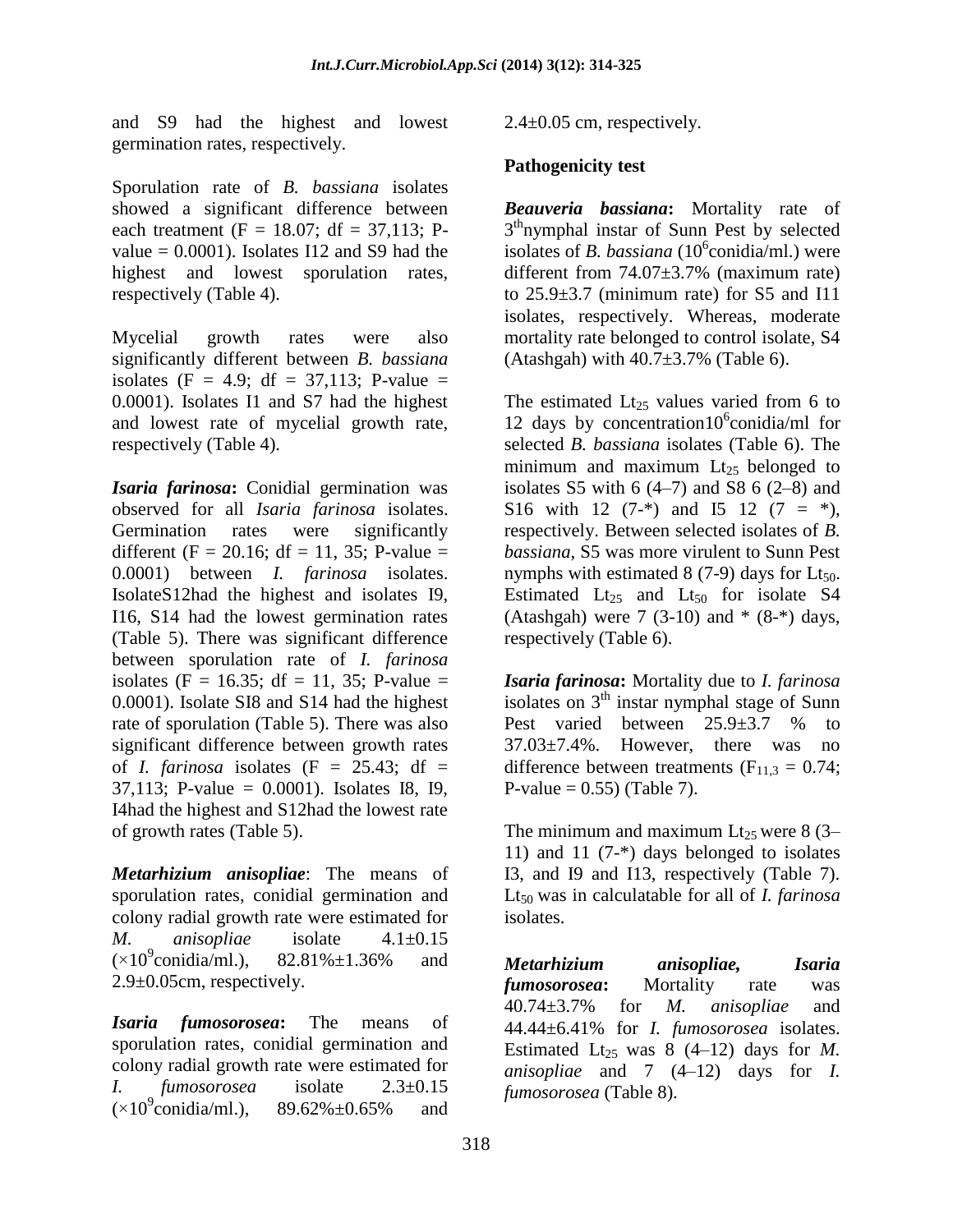This study was conducted for the first time on entomopathogenic fungi associated with Sunn Pest from overwintering sites in Ilam region (W Iran). On the other hand, there are only a few attempts in order to isolate entomogenous fungi of Sunn Pests in central Asia (Parker *et al.,* 2003). Occurrence of

other fungal species such as *B. bassiana* and *I. farinose* is similar to other parts of Sunn Pest habitats that were studied such as Syria, Turkey, Iran, Uzbekistan, Kazakhstan, The Kyrgyz Republic, Russia and North of Iraq (Meyling and Eilenberg, 2006a, b; Parker *et al.,* 2000, 2003; Jordan and Pascoe, 1996).

| <b>Table.1</b> Entomopathogenic fungi isolated from Sunn Pest and soils based on |                                     |  |  |
|----------------------------------------------------------------------------------|-------------------------------------|--|--|
|                                                                                  | regions and locals of Ilam Province |  |  |

| Regions     | Locations        | From soil                                                                               | No. of<br>Isolates | From Sunn Pest                                                                           | No. of Isolates |
|-------------|------------------|-----------------------------------------------------------------------------------------|--------------------|------------------------------------------------------------------------------------------|-----------------|
| Eyvan       | Veneyt           | B. bassiana (8)<br><i>I. farinosa</i> $(2)$<br>I. fumosorosea(1)                        | 11                 | B. bassiana (2)<br>$A.$ melleus $(1)$<br>$T.$ harizanum $(1)$                            | $\overline{4}$  |
|             | Renou<br>Heights | B. bassiana (8)<br>I. farinosa $(1)$<br>$A.$ flavus $(1)$                               | 10                 | B. bassiana (1)<br>Trichoderma sp.(3)<br><i>I. farinosa</i> $(2)$<br>Aspergillus sp. (1) | $\overline{7}$  |
| <b>Ilam</b> | Shirezool        | I. farinosa (3)<br>$F.$ sambucinum $(1)$                                                | $\overline{4}$     | <i>Fusarium</i> sp. $(1)$                                                                | 1               |
|             | Sheshdar         | B. bassiana (5)<br><i>I. farinosa</i> $(1)$                                             | 6                  | Trichoderma sp.<br>(2)                                                                   | $\overline{2}$  |
|             | Dalab            | B. bassiana (2)<br><i>I. farinosa</i> $(1)$                                             | 3                  | <i>Fusarium</i> sp. $(1)$                                                                | $\mathbf{1}$    |
| DarehShahr  | Poshteh          | B. bassiana (5)<br>I. farinosa $(1)$                                                    | 6                  | B. bassiana (2)<br>I. farinosa $(1)$                                                     | 3               |
| Sarableh    | Manesht          | B. bassiana (3)                                                                         | 3                  | <i>Fusarium</i> sp. $(1)$<br>$B.$ bassiana $(1)$                                         | $\overline{2}$  |
|             | Karezan          | B. bassiana (3)<br><i>I. farinosa</i> $(1)$                                             | $\overline{4}$     | B. bassiana (3)<br>I. farinosa $(1)$<br>$A. \nhigher(1)$<br><i>Fusarium</i> sp. $(1)$    | 6               |
|             | Ghalajeh         | $B.$ bassina $(10)$<br>$M.$ anisopliae $(1)$<br>I. farinosa (4)<br>$T.$ harizanum $(1)$ | 16                 | B. bassiana (3)<br>I. farinosa $(2)$<br>T. harizanum (1)<br>Trichoderma sp.(2)           | 8               |
|             | Asaman<br>Abad   | B. bassiana (3)                                                                         | 3                  | B. bassiana (3)<br>I. farinosa $(1)$<br>$A.$ fumigatus $(1)$<br>Fusarium sp.(2)          | 7               |
|             |                  |                                                                                         | 66                 | Total                                                                                    | 41              |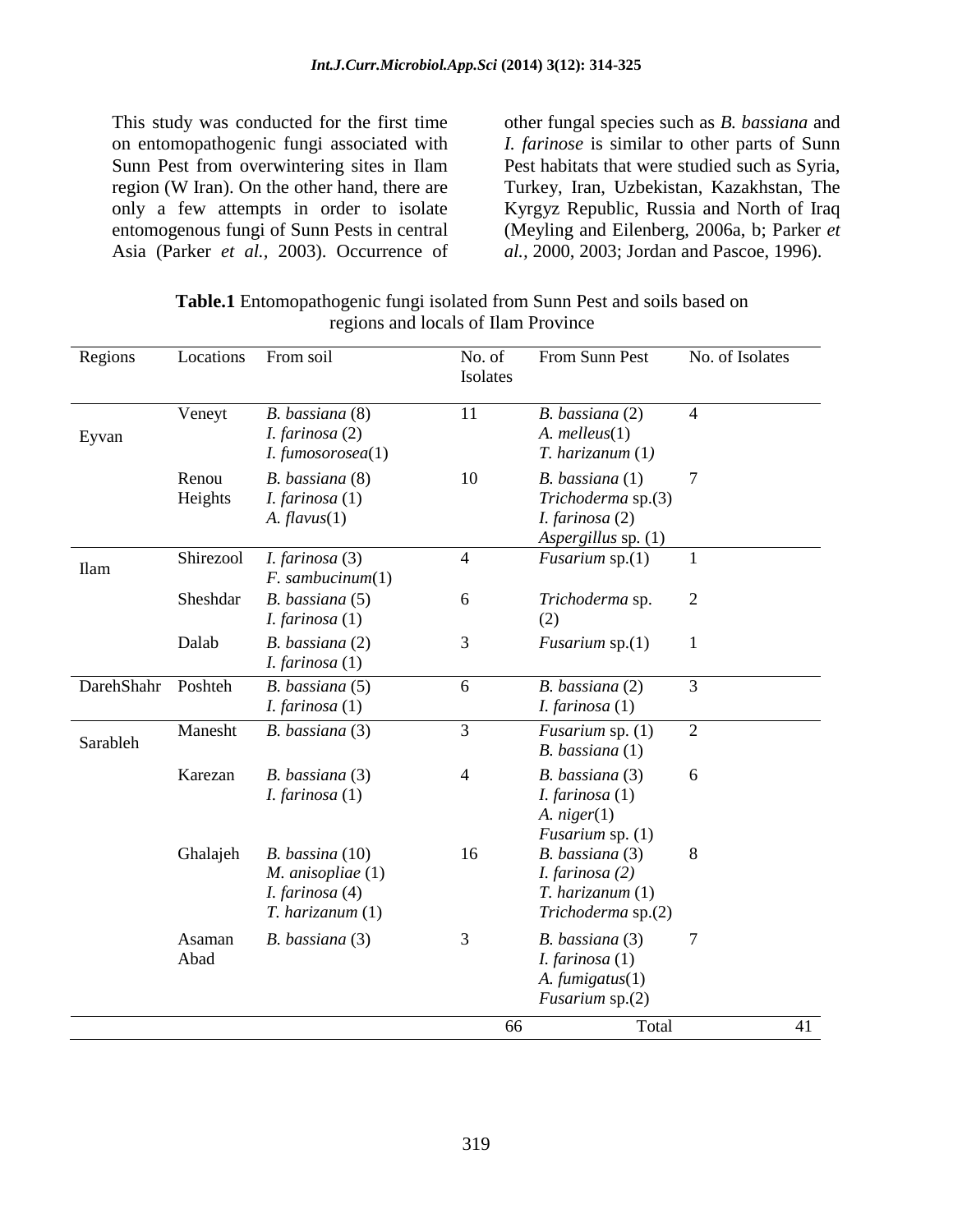|                | <b>From Sunn Pest</b> |             |             | From soils  |                          |                      |
|----------------|-----------------------|-------------|-------------|-------------|--------------------------|----------------------|
| Altitude range | B. bassiana           | I. farinosa | B. bassiana | I. farinosa | 1. fumosorosea           | <i>M. anisopliae</i> |
| $1300 - 1100$  | 43.7%                 | 6.2%        | 75%         | 12.5%       |                          |                      |
| $1500 - 1301$  |                       |             | 20%         | 40%         | 11.1%                    |                      |
| $1700 - 1501$  |                       |             | 50%         | 16.6%       |                          |                      |
| $1900 - 1701$  | 15.3%                 | 15.3%       | 61.5%       | 7.6%        | -                        | 4%                   |
| $2100 - 1901$  | 12%                   | 8%          | 53.8%       | 19.2%       | $\overline{\phantom{m}}$ |                      |

**Table.2** Distribution of entomopathogenic fungi isolated from Sunn Pest and soils based on altitude range (%)

| <b>Table.3</b> Distribution of entomopathogenic fungi isolated from Sunn Pest and |
|-----------------------------------------------------------------------------------|
| soil based on plant species (%)                                                   |

| Host plant     | From Sunn Pest |             |             | From soils  |                |               |
|----------------|----------------|-------------|-------------|-------------|----------------|---------------|
|                | B. bassiana    | I. farinosa | B. bassiana | I. farinosa | I. fumosorosea | M. anisopliae |
| Astragalus sp. | 14.6%          | 7.3%        | 53.6%       | 21.9%       |                | -             |
| Oak trees      | 23.7%          | 1.1%        | 53.8%       | 15.3%       | 3.8%           | 3.8%          |
| Grasses        | 18.7%          | 6.2%        | 68.7%       | 6.2%        |                | -             |

This study also confirmed the wide distribution and high occurrence of *B. bassiana* and *I. farinose* in soils and on Sunn Pest cadavers in overwintering sites. Results of this study correspond well with earlier investigations by Kazemi Yazdi (2011) in Kermanshah province and Parker *et al.* (2003) in Central Asia. Parker *et al.* (2000, 2003) collected entomopathogenic fungi from Sunn Pest in Syria, Turkey, Iran, Uzbekistan, Kazakhstan, Kyrgyz Republic and Russia. The most common entomopathogenic fungi of Sunn Pest in overwintering populations were recognized *Beauveria bassiana*, *Lecanicillium* (*Verticillium*) *lecanii* and *Paecilomyces farinosa*.

Klingen and Haukeland (2006) and Klingen *et al.,* (2002) indicated that tolerance to a wide range of climatic conditions is an important factor affecting the distribution of both *B. bassiana* and *I. farinosa*. High climatic variation between overwintering sites of Sunn Pest in Ilam province suggests that there might be high genetic variation among

entomopathogenic fungi found in this study. Although all fungal isolates were pathogenic to Sunn Pest nymphs, there were considerable variations in their pathogenic ability. Bioassays by a few selected isolates of *B. bassiana* indicated a high variation in their pathogenicity on Sunn Pest. We showed that isolate S5 from *B. bassiana* was the most virulent compared with the rest of isolates.

Soil is considered as a good habitat and genetic resource of insect pathogenic fungi and other microorganisms, protected of fungal particle against environmental different stress such as UV radiation, lower humidity and providing food elements (Keller and Zimmerman, 1989; Ignoffo and Hostetter, 1997). Insect pathogenic species of the genera *Beauveria*, *Conidiobolus*, *Metarhizium* and *Paecilomyces* are commonly found in the soil. For this reason, fungal epizootics may happen for soil-inhabiting insects in various regions of the world (Samson *et al.,* 1988; Keller and Zimmerman, 1989; Klingen and Haukeland, 2006).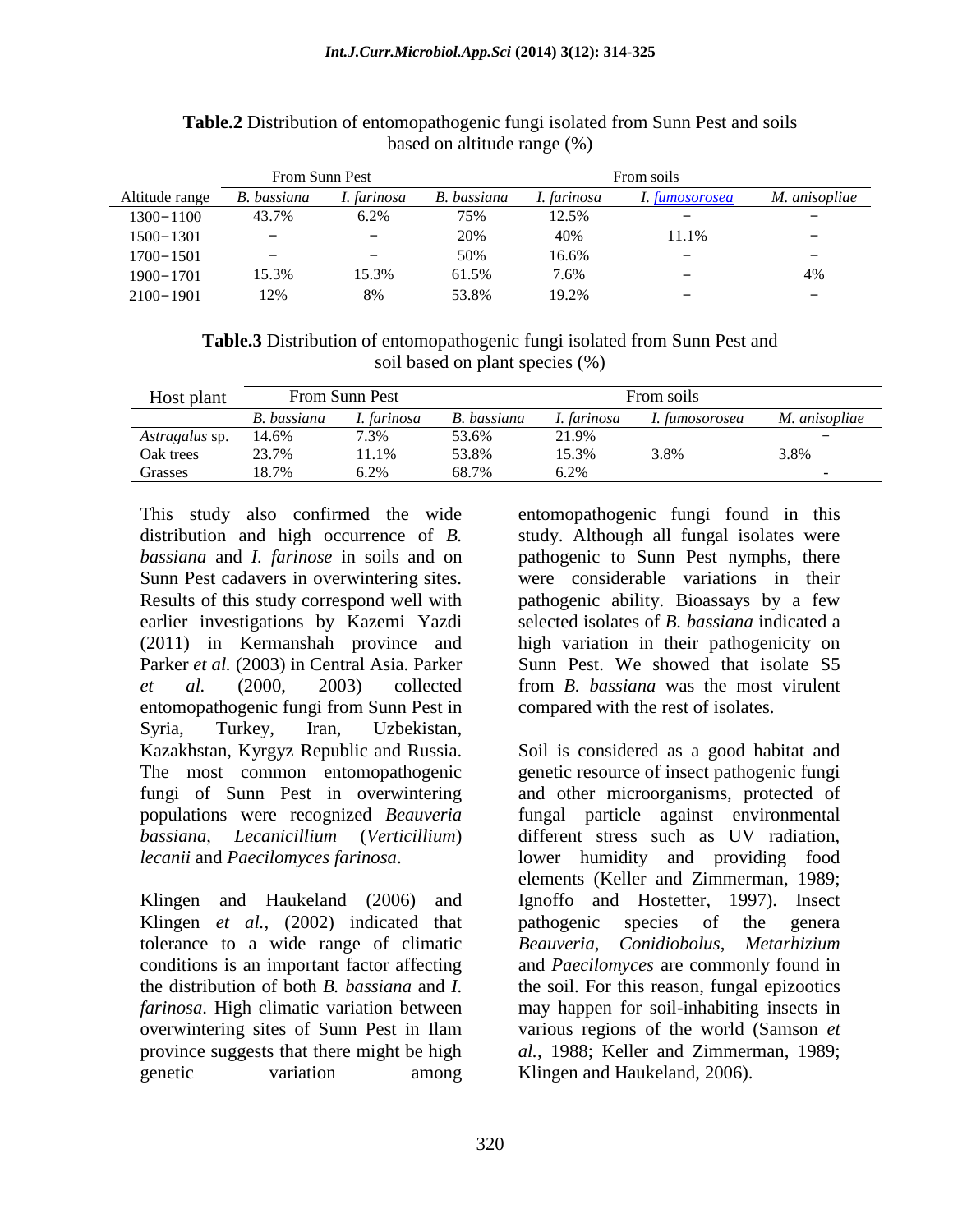| Isolates        | Colony radius<br>(Mean±SE)      | Means<br>level | Conidiumgermination<br>$(Mean \pm SE)$ | Means<br>level        | Conidium<br>production<br>(Mean±SE) | Means<br>level       |
|-----------------|---------------------------------|----------------|----------------------------------------|-----------------------|-------------------------------------|----------------------|
| I1              | $0.26 \pm 3.8$                  | $\mathbf{a}$   | $4.17 \pm 63.9$                        | ${\rm m}$             | $0.12 \pm 1.66$                     | $\mathbf O$          |
| $I2$            | $0.62 \pm 2.56$                 | defgh          | 3.24±74.86                             | ijkl                  | $0.08 \pm 3.33$                     | $\operatorname{def}$ |
| $I4$            | $0.35 \pm 2.9$                  | bcdefgh        | $3.72 \pm 80.93$                       | efghijk               | $0.14 \pm 2.36$                     | ijklm                |
| I <sub>5</sub>  | $0.08 \pm 3.23$                 | abcde          | 3.72±80.93                             | efghijk               | $0.14 \pm 2.36$                     | ijklm                |
| $I6$            | $0.2 \pm 3.2$                   | abcde          | 2.96±75.18                             | hijkl                 | $0.15 \pm 3.3$                      | def                  |
| I7              | $0.03 \pm 3.13$                 | abc            | $2.5 \pm 79.78$                        | ghijk                 | $0.08 \pm 4.16$                     | ab                   |
| $I10$           | $0.11 \pm 3.5$                  | abcdef         | $0.19 \pm 72.94$                       | Jklm                  | $0.23 \pm 3.7$                      | bcd                  |
| <b>I11</b>      | $0.1 + 3.6$                     | ab             | $4.31 \pm 71.93$                       | klm                   | $0.15 \pm 4$                        | abc                  |
| I12             | $0\not\equiv 3$                 | abcdefg        | $0.62 \pm 79.64$                       | ghijk                 | $0.18 \pm 4.46$                     | $\mathbf{a}$         |
| I13             | $0.14 \pm 3.23$                 | abcde          | $5.8 \pm 80.65$                        | fghijk                | $0.08 \pm 3.46$                     | cde                  |
| 115             | $0.05 \pm 2.4$                  | efgh           | $1.29 \pm 71.34$                       | klm                   | $0.18 \pm 3.6$                      | defgh                |
| I17             | $0.05 \pm 3.6$                  | ab             | $1.69 \pm 68.94$                       | $\rm{lm}$             | $0.4 \pm 3.66$                      | bcd                  |
| <b>I18</b>      | $0.25 \pm 3.3$                  | efgh           | $2.03 \pm 83.54$                       | cdefghi               | $0.12 \pm 2.63$                     | ghijk                |
| I19             | $0.05 \pm 3.1$                  | defgh          | 2.29±72.49                             | klm                   | $0.08 \pm 2.93$                     | efghi                |
| I20             | $0.62 \pm 2.56$                 | abcdef         | $1.05 \pm 80.48$                       | ghijk                 | $0.08 \pm 2.63$                     | ghijk                |
| I21             | $0.33 \pm 2.86$                 | bcdefgh        | 4.39±66.76                             | lm                    | $0.06 \pm 2.83$                     | fghij                |
| I22             | $0.62 \pm 2.56$                 | defgh          | $3.36 \pm 83.4$                        | cdefghi               | $0.14 \pm 2.36$                     | ijklm                |
| S3              | $0.17 \pm 2.2$                  | ghi            | $1.26 \pm 90.16$                       | abcdef                | $0.12 \pm 2.76$                     | fghij                |
| S4              | $0.05 \pm 3.5$                  | abc            | $2.08 \pm 91.7$                        | abcd                  | $0.11 \pm 2.6$                      | hijk                 |
| S <sub>5</sub>  | $0.41 \pm 3.1$                  | abcdef         | $9.07 \pm 84.04$                       | bcdefghi              | $0.11 \pm 3.9$                      | bc                   |
| ${\rm S6}$      | $0.18 \pm 3.23$                 | abcde          | $0.56 \pm 91.98$                       | abc                   | $0.2 \pm 3.2$                       | defg                 |
| $\mathbf{S}7$   | $0.08 \pm 1.43$                 | $\rm i$        | $1.31 \pm 82.14$                       | defghij               | $0.34 \pm 2.46$                     | ijkl                 |
| ${\rm S}8$      | $0.29 \pm 2.56$                 | defgh          | $1.08 \pm 86.32$                       | abcdefg               | $0.14 \pm 3.33$                     | def                  |
| S <sub>9</sub>  | $0.14 \pm 2.86$                 | bcdefgh        | $2.25 \pm 44.01$                       | $\mathbf n$           | $0.03 \pm 1.03$                     | $\, {\bf p}$         |
| ${\bf S10}$     | $0.08 \pm 2.16$                 | ghi            | $0.55 \pm 91.51$                       | abcd                  | $0.08 \pm 2.43$                     | ijklm                |
| S11             | $0.08 \pm 2.13$                 | $\hbox{hi}$    | $0.66{\pm}94$                          | $\rm{a}$              | $0.45 \pm 3.3$                      | def                  |
| S15             | $0.12 \pm 2.3$                  | fgh            | $4.25 \pm 72.01$                       | jkl                   | $0.17 \pm 2.22$                     | ijklm                |
| S16<br>S17      | $0.05 \pm 3$<br>$0.3 \pm 2.3$   | abcdefg<br>fgh | $0.75 \pm 91.89$<br>$0.63 \pm 90.14$   | abc<br>abcdef         | $0.12 \pm 3.33$<br>$0.26 \pm 2.66$  | def<br>ghijk         |
| S18             | $0.05 \pm 2.4$                  | efgh           | $1.1 \pm 84.75$                        | abcdefgh              | $0.14 \pm 2.33$                     | jklm                 |
| <b>S20</b>      | $0.08 \pm 2.33$                 | gh             | $1.07 \pm 87.54$                       | abcdefg               | $0.11 \pm 2.1$                      | klmno                |
| S21             | $0.08 \pm 22.33$                | fgh            | $0.46 \pm 90.42$                       | abcde                 | $0.15 \pm 2.7$                      | ghij                 |
| S22             | $0.11 \pm 2.2$                  | ghi            | $0.3 \pm 90.5$                         | abcde                 | $0.03 \pm 1.86$                     | mno                  |
| S23<br>S24      | $0.1 \pm 2.2$<br>$0.11 \pm 2.3$ | ghi<br>fgh     | $1.31 \pm 91.35$<br>$0.36 \pm 93.47$   | abcd<br>$\mathrm{ab}$ | $0.05 \pm 2.3$<br>$0.08 \pm 2.43$   | jklmn<br>ijklm       |
| S <sub>25</sub> | $0.05 \pm 2.1$                  | hi             | $0.08 \pm 79.96$                       | ghijk                 | $0.08 \pm 1.76$                     | $\mathbf{no}$        |
| S27             | $0.05 \pm 2.5$                  | defgh          | $0.37 \pm 91.85$                       | abcd                  | $0.08 \pm 2.76$                     | fghij                |
| S29             | $0.17 \pm 2.76$                 | cdefgh         | $0.74 \pm 91.29$                       | abcd                  | $0.1 \pm 2$                         | lmno                 |

**Table.4** Means of conidium germination (after 24 h), conidium production (after 7 days) and mycelial radial growth (after 15 days) for *B. bassiana* isolates

In each column, means followed by different letters are significantly different (F-LSD, P < 0.05)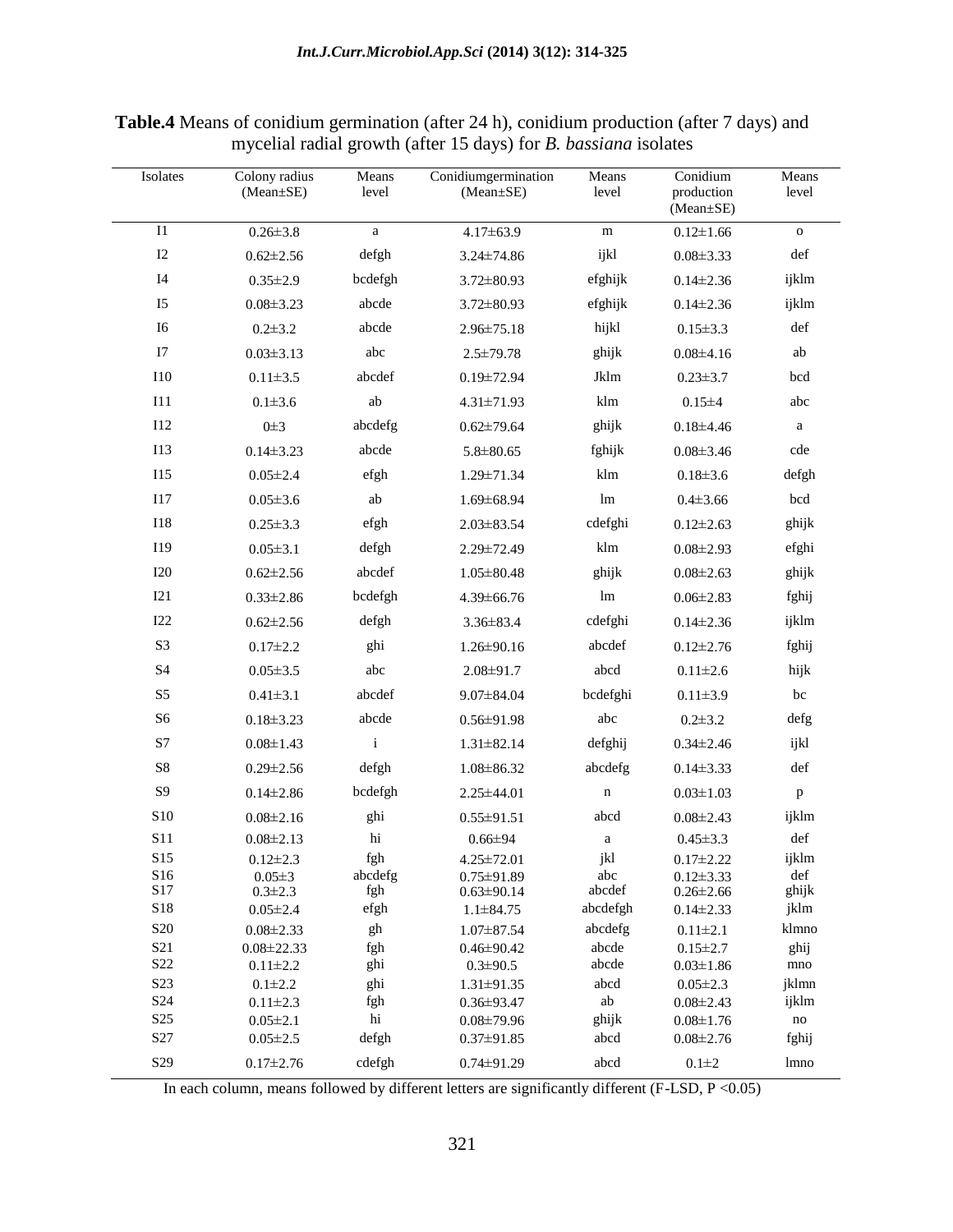| Isolates        | Colony radius<br>$(Mean \pm SE)$ | Means<br>level | Conidium<br>germination<br>$(Mean \pm SE)$ | Means<br>level | Conidium<br>production<br>$(Mean \pm SE)$ | Means level |
|-----------------|----------------------------------|----------------|--------------------------------------------|----------------|-------------------------------------------|-------------|
| I3              | $0.31 \pm 2.56$                  | bcd            | $3.16 \pm 84.62$                           | bc             | $0.12 \pm 2.76$                           | bc          |
| I <sub>8</sub>  | $0\pm3.3$                        | a              | $3.05 \pm 76.39$                           | d              | $0.24{\pm}4.46$                           | a           |
| I <sub>9</sub>  | $0.08 \pm 3.53$                  | a              | $3.56 \pm 65.91$                           | e              | $0.06\pm2.83$                             | $\mathbf b$ |
| I14             | $0.08\pm3.46$                    | $\mathbf{a}$   | $2.66\pm80.89$                             | cd             | $0.14 \pm 2.36$                           | bcd         |
| I16             | $0.06 \pm 2.86$                  | b              | $4.33 \pm 65.7$                            | e              | $0.26 \pm 2.66$                           | bcd         |
| S <sub>1</sub>  | $0.03 \pm 2.86$                  | $\mathbf b$    | $1.76 \pm 74.45$                           | d              | $0.2 \pm 2.2$                             | de          |
| S <sub>12</sub> | $0.08 \pm 1.46$                  | ${\bf e}$      | $0.44\pm94.91$                             | a              | $0.2 \pm 2.43$                            | bcd         |
| S <sub>13</sub> | $0.05 \pm 2.25$                  | d              | $0.68 \pm 89.13$                           | ab             | $0.15 \pm 2.75$                           | $\mathbf b$ |
| S <sub>14</sub> | $0.08 \pm 2.33$                  | cd             | $8.84 \pm 74.52$                           | e              | $0.41 \pm 2.26$                           | e           |
| S <sub>19</sub> | $0.11 \pm 2.3$                   | $\mathbf d$    | $1.44 \pm 87.46$                           | abc            | $0.05 \pm 2.8$                            | $\mathbf b$ |
| S <sub>28</sub> | $0.08 \pm 2.76$                  | b              | $0.77 \pm 90.31$                           | ab             | $0.14\pm2.56$                             | bcd         |
| S <sub>30</sub> | $0.05 \pm 2.7$                   | bc             | $0.42 \pm 90.51$                           | ab             | $0.08 \pm 2.26$                           | cde         |

**Table.5** Means of conidium germination (after 24 h), conidium production (after 7 days) and mycelial radial growth (after 15 days) for *I. farinosa* isolates

In each column, means followed by different letters are significantly different (F-LSD, P <0.05).

Table.6 Means of mortality by 10<sup>6</sup> spores/ml. of selected isolates of *B. bassiana* with estimated Lt<sub>50</sub>, 12 days after inoculating  $3<sup>th</sup>$  nymphal stages of Sunn Pest  $(F_{29,9} = 10.48; P-value = 0.0001)$ 

| Isolates        | Mortality $(\%)\pm SE$ | $Lt_{25}$ (Limits)(day) | $Lt_{50}$ (Limits)(day) |
|-----------------|------------------------|-------------------------|-------------------------|
| S5              | 74.07 $\pm$ 3.7 a**    | $6(4-7)$                | $8(7-9)$                |
| S16             | $25.8 \pm 3.1$ d       | $12(7-*)$               | * $(*-*)$               |
| I11             | $25.9 \pm 3.7$ d       | $8(3-12)$               | $*(11 - *)$             |
| I <sub>5</sub>  | $29.6 \pm 3.7$ cd      | $12(7-*)$               | * $(*-*)$               |
| S <sub>23</sub> | $29.6 \pm 3.7$ cd      | $10(6-10)$              | $*(10^{-})$             |
| I20             | $37 \pm 3.7$ bcd       | $10(3-12)$              | $*(11 - *)$             |
| S <sub>3</sub>  | $33.3 \pm 3.7$ bcd     | $8(6-11)$               | $*(9 -*)$               |
| S <sub>8</sub>  | $44.4 \pm 6.4 b$       | $6(2-8)$                | $10(6-*)$               |
| I6              | $40.7 \pm 7.4$ bc      | $9(4-*)$                | $*(11^{-})$             |
| Atashgah (S4)   | $40.7 \pm 3.7$ bc      | $7(3-10)$               | * $(8 - 4)$             |

\*Unable to estimate

\*\*Means followed by different letters are significantly different (F-LSD, P <0.05)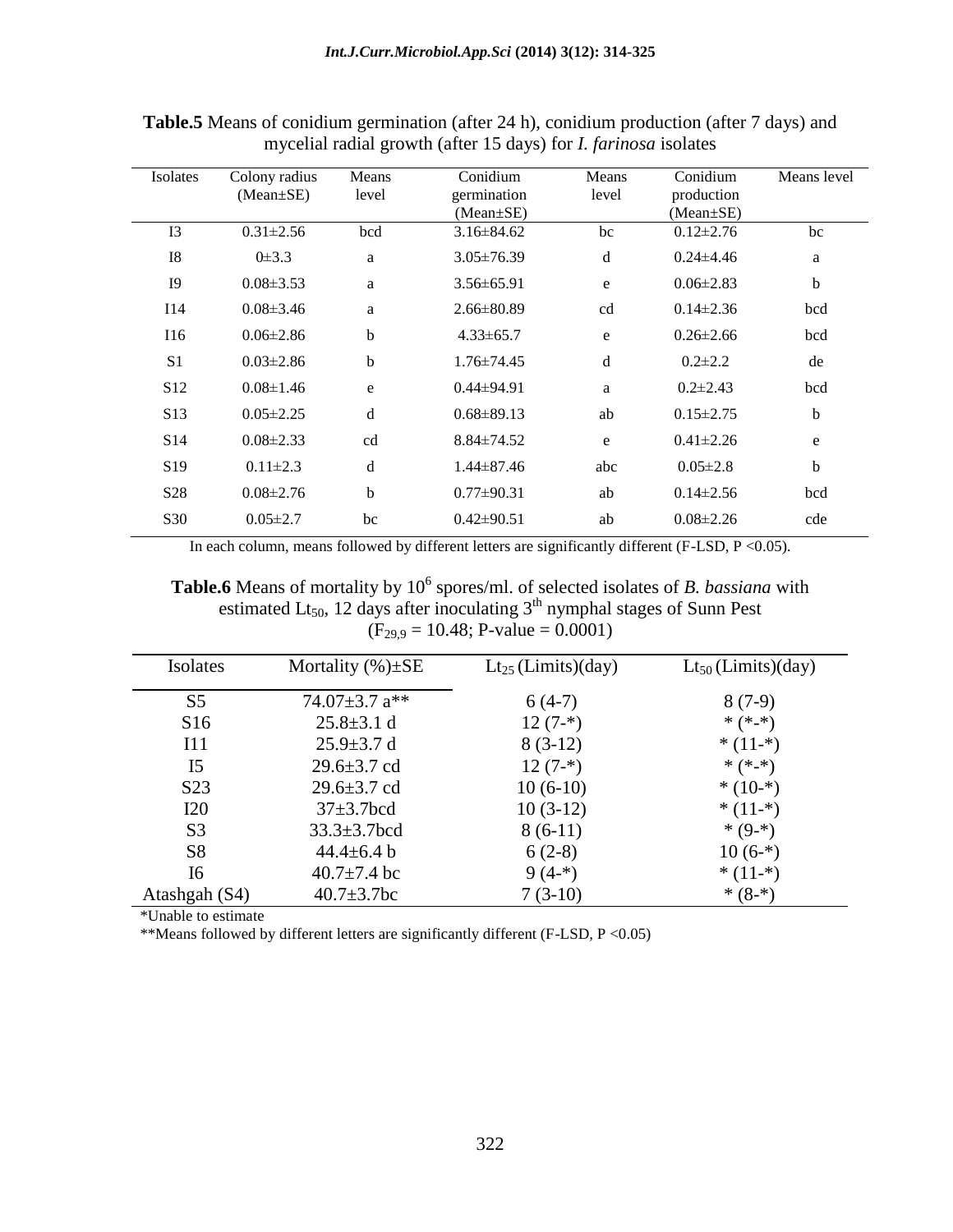| Isolates        | Mortality $(\%)\pm SE$ | $Lt_{25}$ (Limits)<br>$\rm (day)$ | $Lt_{50}$ (Limits)<br>$\text{(day)}$ |
|-----------------|------------------------|-----------------------------------|--------------------------------------|
| S <sub>19</sub> | $33.3 \pm 6.4$         | $9(6-12)$                         | $*(11^{-})$                          |
| 19              | $25.9 \pm 3.7$         | $11(7-*)$                         | * $(*.*)$                            |
| I3              | $29.6 \pm 3.7$         | $8(3-11)$                         | * $(9 - )$                           |
| I13             | $37.03 \pm 7.4$        | $11(7-*)$                         | * $(*.*)$                            |

**Table.7** Means of mortality by 10<sup>6</sup>conidia/ml of selected isolates of *I. farinosa* with estimated Lt<sub>50</sub>, 12 days after inoculating  $3<sup>th</sup>$  nymphal stages of Sunn Pest

**Table.8** Means of mortality by 10<sup>6</sup>conidia/ml. of selected isolates of *I. fumosorosea* and *M*. *anisopliae* with estimated Lt<sub>50</sub>, 12 days after inoculating 3<sup>th</sup> nymphal stages of Sunn Pest

| Isolates                  | Mortality<br>$(\%) \pm SE$ | $Lt_{25}$ (Limits)<br>$\rm (day)$ | $Lt_{50}$ (Limits)<br>$\text{(day)}$ |
|---------------------------|----------------------------|-----------------------------------|--------------------------------------|
| I. fumosorosea<br>(S26)   | $40.74 \pm 3.7$            | $8(4-12)$                         | $*(9 - *)$                           |
| <i>M. anisopliae</i> (S2) | $44.44 \pm 6.41$           | $7(4-12)$                         | $*(10^{-})$                          |

Adults of Sunn Pest spend a major part of their life in soil under plants. It seems that this behavior provides suitable condition for fungal epizootics. Further research lead us to have more understanding from relationship between fungal epizootics and natural control of Sunn Pest population in overwintering sites as an important steps in management of this major cereal pest.

This study demonstrated the virulence under controlled conditions of several isolates of *B. bassiana*, *I. farinosa*, *M. anisopliae* and for the first time*I. [fumosorosea](http://www.catalogueoflife.org/col/details/species/id/17338895)* from the soils of Ilam province against *E. integriceps*. This is an essential first step in the development of a bio-pesticide for biological management strategy which integrates entomopathogenic fungi.

### **References**

Abbott, W.S. 1925. A method of computing the effectiveness of an

insecticide. *J. Econ. Entomol.,* 18: 265–267.

- Amir**-**Maafi, M., Majdabadi, M., Aghdasi, F., Parker, B.L., Parsi, F. 2007. Degree days for forcasting migration of Sunn Pest. In: B.L. Parker, M. Skinner, M. El-Bouhssini, S.G. Kumari, (Eds.), Sunn Pest Management, A Decade of progress 1994–2004. Arab Society for Plant Protection. Pp. 139–145.
- Brown, E.S. 1965. Notes on the migration and directions of flight of *Eurygaster* and *Aelia*species (Hemiptera, Pentatomoidea) and their possible bearing of the invasion of cereal crops. *J. Animal Ecol.,* 34(1): 93–107.
- De Hoog, G.S. 1972. The genera *Beauveria, Isaria, Tritirachium* and *Acrodontium* gen. nov. *Stud. Mycol.,* 1: 1–41.
- El Bouhssini, M., Parker, B.L., Skinner, M., Reid, B., Canhilal, R., Aw-Hassan, A., Nachit, M., Valcun, Y.,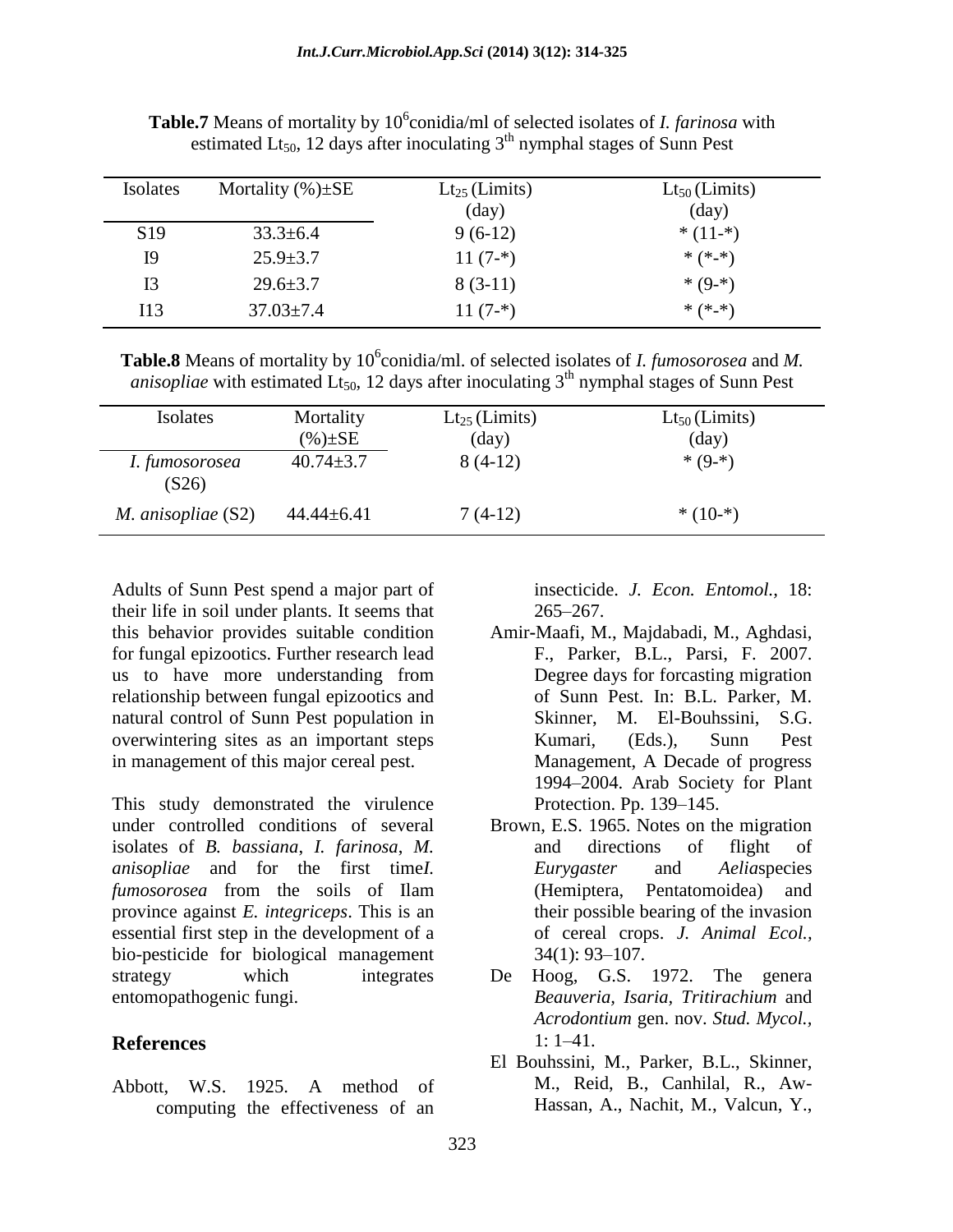Ketata, H., Moore, D., Amir-Maafi, M., Kutuk, H., Abdel Hay, M., El-Haramein, J. 2004. Integrated pest management of Sunn Pest in west and central Asia. World Entomological Congress, Brisbane, Australia. Australian Entomological Society.

- Hariri, G., Williams, P.C., El-Haramain, F.J. 2000. Influence of Pentatomid insect on the physical and dough properties and two-layered flat bread baking quality of Syrian wheat. *J. Cereal Sci.,* 31(2): 111–118.
- Ignoffo, C.M., Hostetter, D.L. 1997. Summary of environmental stability of microbial insecticide. *Miscellan. Publ. Entomol. Soc. Am.,* 10: 117– 119.
- Javahery, M. 1995. A technical review of Sunn Pests (Heteroptera: Pentatomidae) With special reference to *Eurygaster integriceps*  Puton. FAO/RNE, 80 Pp.
- Javahery, M. 2004. Sustainable management of cereal Sunn Pests in the 21st century. World Entomological Congress, Brisbane, Australia. Australian Entomological Society.
- Jordan, M., Pascoe, R. 1996. Sunn Pest control program: 1995–1996 the three northern governorates of Iraq. Phase 2, Report, Overseas Development Administration, UK.
- [Kazemi Yazdi, F.,](http://en.journals.sid.ir/SearchPaper.aspx?writer=370326) [Eilenberg, J.,](http://en.journals.sid.ir/SearchPaper.aspx?writer=370330) [Mohammadipour, A.](http://en.journals.sid.ir/SearchPaper.aspx?writer=360923) 2011. Biological characterization of *Beauveria bassiana* (Clavicipitaceae: Hypocreales) from overwintering sites of Sunn Pest, *Eurygaster integriceps* (Scutelleridae: Heteroptera) in Iran. *[Int. J. Agric. Sci. Res.,](http://en.journals.sid.ir/JournalList.aspx?ID=13892)* 2(2): 7–16**.**
- Keller, S., Zimmerman, G. 1989. Mycopathogens of soil insects. In:

Wilding, N., Collins, N.M., Hammond, P.M., Webber, J.F. (Eds.), Insect-fungus interactions. Academic Press, London. Pp. 240– 270.

- Klingen, I., Elinberg, J., Meadow, R. 2002. Effects of farming system, field margins and bait insect on the occurrence of insect pathogenic fungi in soil. *Agricult. Ecosys. Environ.,* 91: 191–198.
- Klingen, I., Haukeland, S. 2006. The soil as a reservoir for natural enemies of pest insects and mites with emphasis on fungi and nematodes. In: J. Eilenberg and H.M.T. Hokkanen (Eds.), An ecological and societal approach to biological control. Series: Progress in biological control, Vol. 2, Springer. Pp. 145– 211.
- Meyling, N.V., Elinberg, J. 2006a. Isolation and characterization of *Beauveria bassiana* isolates from phylloplanes of hedgerow vegetation. *Mycol. Res.,* 110: 188– 195.
- Meyling, N.V., Elinberg, J. 2006b. Occurrence and distribution of soil born entomopathogenic fungi within a single organic agroecosystem. *Agricult. Ecosys. Environ.,* 113: 336–341.
- Parker, B.L., Skinner, M., Brownbridge, M., El-Bohssini, M. 2000. Control of insect pests with entomopathogenic fungi. *Arab. J. Plant Protect.,* 18: 133–138.
- Parker, B.L., Skinner, M., Costa, S.D., Gouli, S., Reid, W., El-Bouhssini, M. 2003. Entomopathogenic fungi of *Eurygaster integriceps* Puton (Hemiptera: Scutelleridae): collection end characterization for development. *Biol. Control,* 27: 260–272.